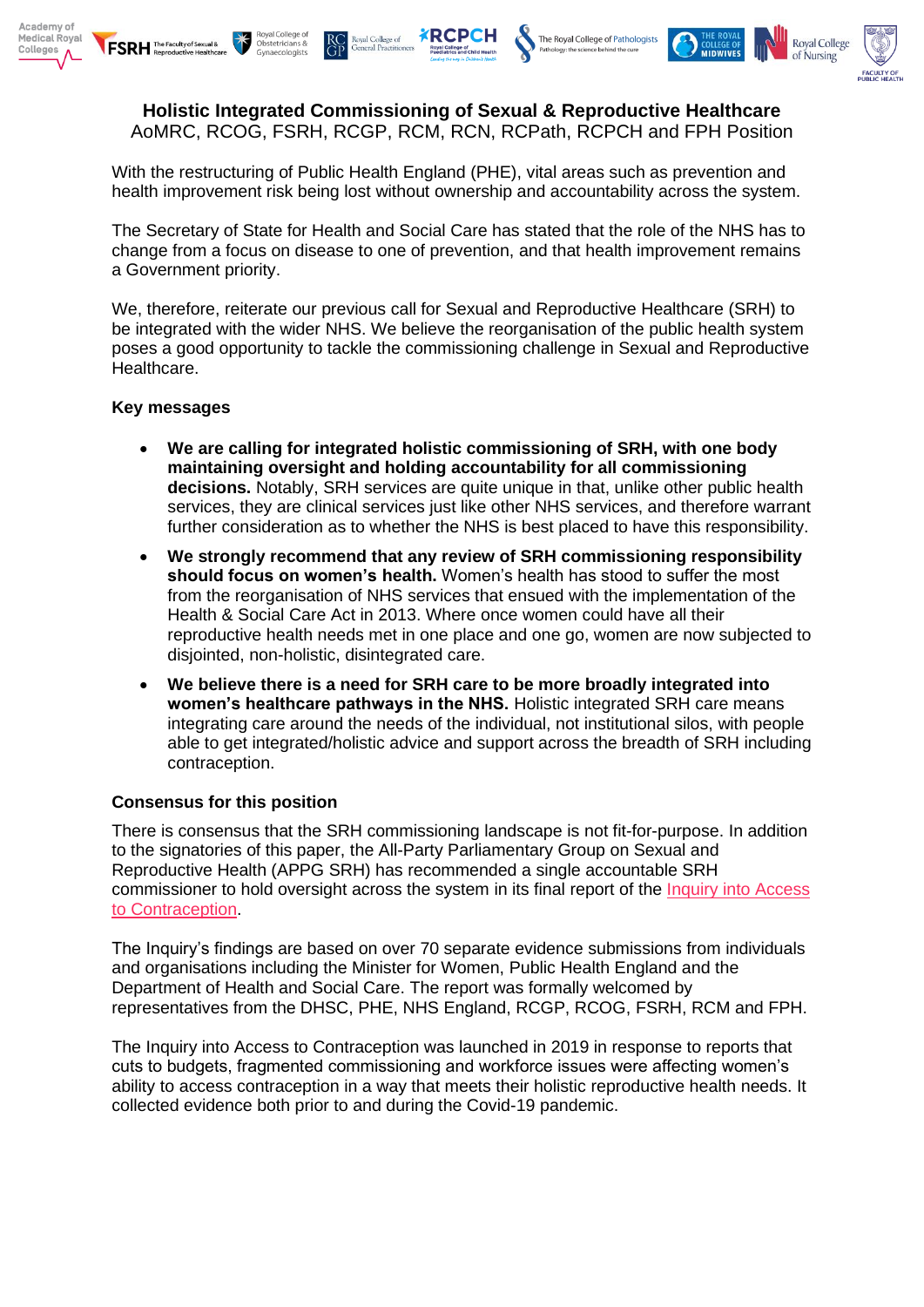









Royal College of

ral Practitic

In the NHS Long Term Plan (Para 2.4, Page 33) it states that:

"*the Government and the NHS will consider whether there is a stronger role for the NHS in commissioning sexual health services*"

We would like to see holistic integrated commissioning of sexual and reproductive healthcare because of the negative impact of the current situation for women.

## **The current situation: The Health & Social Care Act and the need for better integration**

We believe there is a need for reproductive healthcare to be more broadly integrated into women's healthcare pathways in the NHS. Holistic SRH care means integrating care around the needs of the individual, not institutional silos, with people able to get integrated/holistic advice and support across the breadth of SRH.

In particular, we support any move towards establishing a more collaborative, co-ordinated and joined-up health and care system. This is because since the 2012 Health & Social Care Act came into force, there has been inherent system fracture, which has meant that holistic care for many women has been effectively blocked.

The below table demonstrates quite clearly why by-design the current system has inherent faults across SRH, whereby there is not a single body vested in ensuring the holistic needs of women are being met<sup>1</sup>. To underline how this fractured system does not meet the needs of women, we have highlighted the split in women's reproductive health commissioning responsibilities with a ✓.

|                             | <b>Local Authorities</b>                                                                                                                                                                                                                                                     | <b>Clinical Commissioning</b><br><b>Groups (CCGs)</b>                                                                                                                                                                                                                                                         | <b>NHS England</b>                                                                                                                                                                                                                                                                                                           |
|-----------------------------|------------------------------------------------------------------------------------------------------------------------------------------------------------------------------------------------------------------------------------------------------------------------------|---------------------------------------------------------------------------------------------------------------------------------------------------------------------------------------------------------------------------------------------------------------------------------------------------------------|------------------------------------------------------------------------------------------------------------------------------------------------------------------------------------------------------------------------------------------------------------------------------------------------------------------------------|
| $\checkmark$<br>o<br>$\Box$ | Contraception and advice on<br>unplanned pregnancies in<br><b>SRH</b> services<br>LARCs in primary care (for<br>contraceptive purposes)<br>STI testing and treatment in<br>SRH services and primary<br>care; partner notification<br>HIV testing and partner<br>notification | Abortion services, incl.<br>✓<br>contraception, STI & HIV<br>testing in abortion pathway<br>Contraception for<br>$\checkmark$<br>gynaecological purposes<br>including LARCs<br>Female sterilisation<br>✓<br>Male sterilisation<br>$\Box$<br>Non-sexual health aspects of<br>✓<br>psychosexual health services | Contraception under GP<br>✓<br>contract<br><b>Cervical screening</b><br>$\checkmark$<br>Specialist foetal medicine<br>$\checkmark$<br>services, incl. late termination<br>of pregnancy for foetal<br>anomaly between 13 and 24<br>gestational weeks<br><b>HIV</b> treatment<br>$\Box$<br>STI & HIV testing and STI<br>$\Box$ |
| o                           | Sexual health specialist<br>services incl. young people's<br>services, outreach and<br>promotion                                                                                                                                                                             | HIV testing when clinically<br>$\Box$<br>indicated in CCG-<br>commissioned services                                                                                                                                                                                                                           | treatment in general practice<br>when clinically indicated /<br>requested by patient<br>HIV testing when clinically<br>$\Box$                                                                                                                                                                                                |
| ✓                           | Support for teenage parents<br><b>Chlamydia Screening</b>                                                                                                                                                                                                                    |                                                                                                                                                                                                                                                                                                               | indicated in NHSE-<br>commissioned services                                                                                                                                                                                                                                                                                  |
| ✓                           | Sexual health aspects of<br>psychosexual counselling                                                                                                                                                                                                                         |                                                                                                                                                                                                                                                                                                               | <b>HPV</b> immunisation<br>✓<br>Sexual assault referral centres<br>✓<br>(SARCs)<br>Sexual health in secure and<br>$\checkmark$<br>detained settings<br>NHS Infectious Diseases in<br>$\Box$<br><b>Pregnancy Screening</b>                                                                                                    |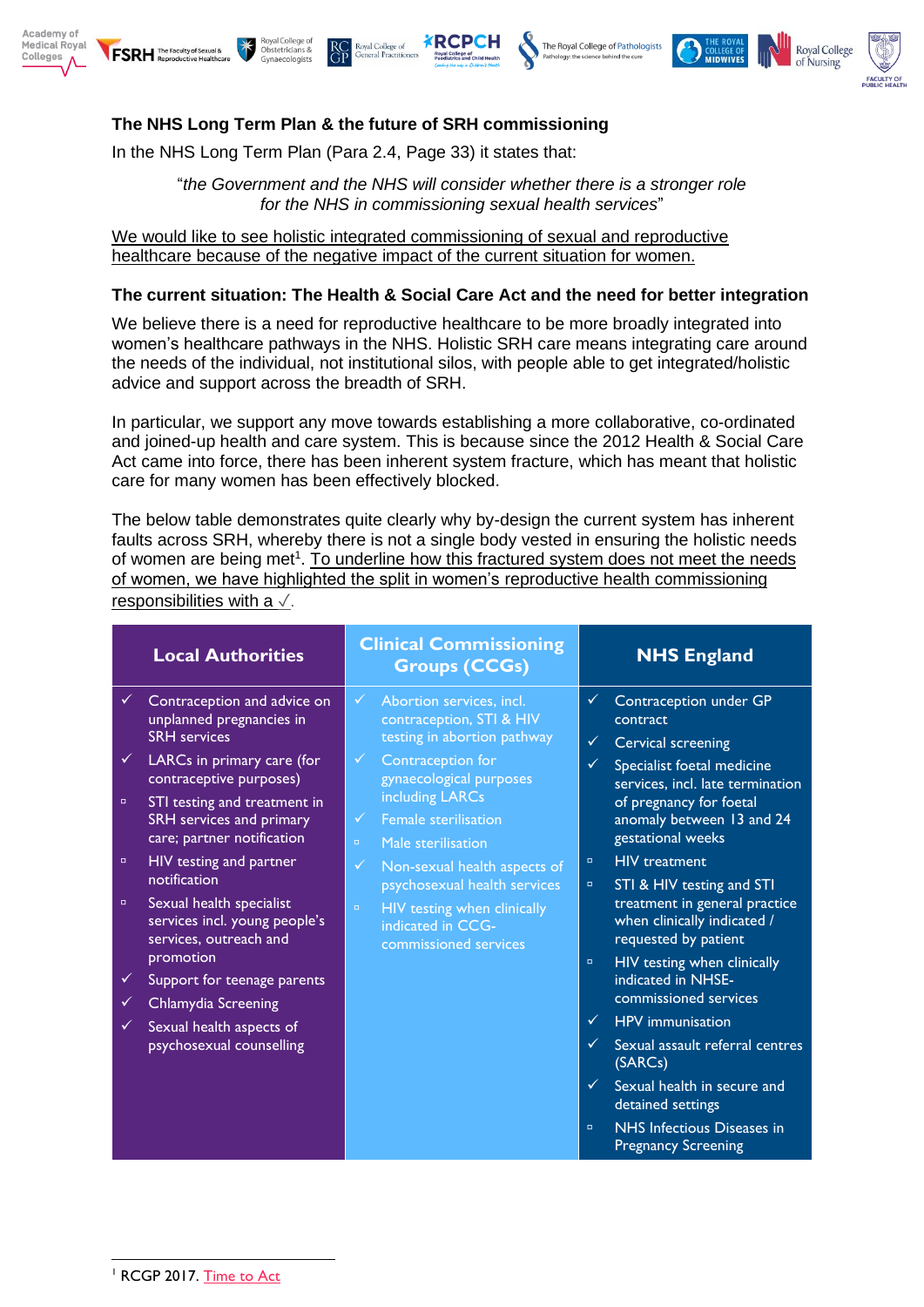





The Royal College of Pathologists





Although so many of the downstream benefits of preventing unplanned pregnancy are felt in the NHS (costs to maternity services, abortion pathways etc), it has been particularly difficult to engage Local Authorities to prioritise commissioning for benefits which are realised under NHS auspices, not least at a time where the public health budgets of Local Authorities are being severely cut. Conversely, there are policy decisions being undertaken through the NHS, which demonstrate a lack of holistic planning, not least the example of contraception having no clear workstream pathway under the NHS's Maternity Transformation Programme.

This makes little economic sense – access to SRH care can be highly cost-saving. PHE has recently commended that for every £1 spent on publicly-funded contraceptive services, £9 is saved, most of which is realised in the NHS.<sup>2</sup> As such, we strongly recommend that any review of SRH commissioning responsibility should focus on women's health. Women's health has stood to suffer the most from the reorganisation of NHS services that ensued with the implementation of the Health & Social Care Act in 2013. Where once women could have all their reproductive health needs met in one place and one go, women are now subjected to disjointed, non-holistic, disintegrated care.

# **Context of cuts**

This narrative of disjointed care has been compounded by cuts to funding, notably cuts to SRH services which local authorities have been mandated to provide. In fact, there will have been a £700m real-terms reduction in the public health grant between 2014/15 and 2019/20<sup>3</sup>. Further, the Kings Fund estimates that between 2014/15 and 2018/19 there was an 18 per cent realterms reduction in spending on sexual health services.

Cuts were set to deepen to a 25 per cent real-terms reduction in sexual health spend between 2014/15 and 2019/20.<sup>4</sup> Services providing sexual health advice, prevention and promotion have been among the biggest losers from the decrease in public health spending<sup>5</sup>. At the same time, the Local Government Association has reported that there is a record demand for sexual health services, a demand which has risen by 13 per cent since 2013. As a result, services are at tipping point, and a lack of capacity is leading to people being turned away.<sup>6</sup>

Where cuts are made to the public health-funded elements of SRH provision, the impact and increased cost is often felt in other parts of the system paid for by different commissioners. So LA-driven reductions in specialist SRH services increases the workload on GPs and other core contraceptive providers, while the consequent reduced access increases the need for CCGfunded maternity and abortion services. Around 41% of GPs in England responding to an RCGP survey from 2017 agreed that appointments for contraceptive advice have increased over the past year<sup>7</sup>.

The apportioning of SRH commissioning responsibilities between CCGs, LAs and NHSE also disrupts patient pathways in SRH because services are shaped by the source, availability and amount of funding rather than by patient need<sup>8</sup>. In addition to finding that LAs cannot maintain the current levels of service provision due to cuts, the review of commissioning by PHE and ADPH has also confirmed the experience of FSRH, RCOG and RCGP members that fragmented commissioning of services is threatening access to contraception and other sexual health services. PHE and ADPH specifically indicate that "LARC and cervical cytology might suffer"<sup>9</sup> .

<sup>7</sup> RCGP 2017. [Time to Act](https://www.rcgp.org.uk/policy/rcgp-policy-areas/maternity-care.aspx)

<sup>&</sup>lt;sup>2</sup> PHE 2018. Contraception: Economic Analysis Estimation of the Return on Investment (ROI) for publicly [funded contraception in England.](https://www.gov.uk/government/publications/contraceptive-services-estimating-the-return-on-investment?utm_source=26490afe-f039-4007-ba27-6f9971c3ce5d&utm_medium=email&utm_campaign=govuk-notifications&utm_content=immediate) [pdf] London: PHE

<sup>&</sup>lt;sup>3</sup> Buck, D. 2018. Prevention is better than cure – [except when it comes to paying for it](https://www.kingsfund.org.uk/blog/2018/11/prevention-better-cure-except-when-it-comes-paying-it)

<sup>&</sup>lt;sup>4</sup> Written parliamentary ev[idence by the King's Fund.](http://data.parliament.uk/writtenevidence/committeeevidence.svc/evidencedocument/health-and-social-care-committee/sexual-health/written/91508.html)

<sup>&</sup>lt;sup>5</sup> King's Fund (2018) [Sexual health services and the importance of prevention](https://www.kingsfund.org.uk/blog/2018/12/sexual-health-services-and-importance-prevention)

<sup>6</sup> LGA, 2017. [Sexual health services at tipping point warn councils.](https://www.local.gov.uk/about/news/sexual-health-services-tipping-point-warn-councils) *Local Government Association*. [online].

<sup>8</sup> Ibid.

<sup>9</sup> PHE, 2017. *[Sexual Health, Reproductive Health and HIV. A Review of Commissioning](https://www.gov.uk/government/publications/sexual-health-reproductive-health-and-hiv-commissioning-review)*. [pdf] London: PHE.